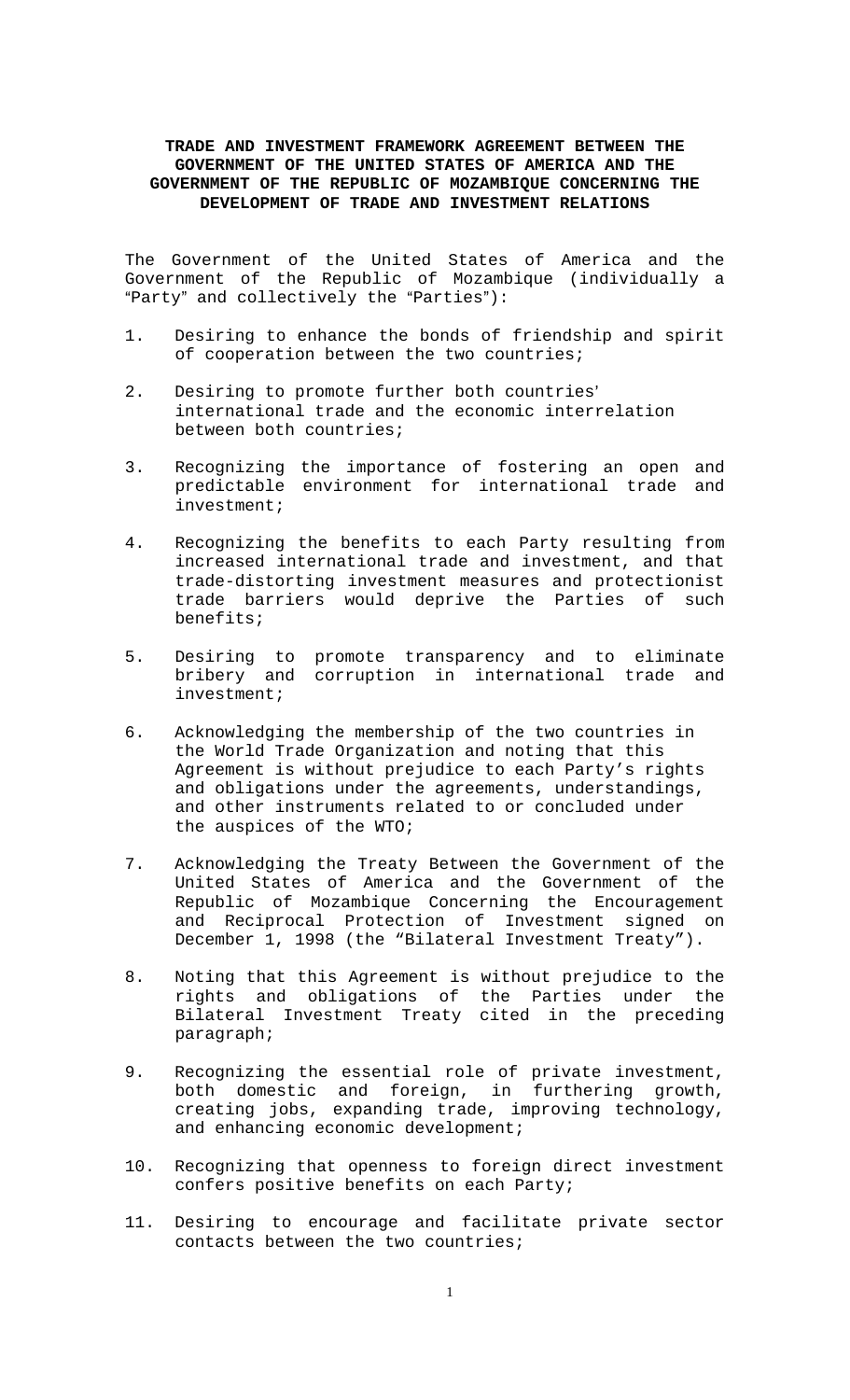- 12. Recognizing the desirability of resolving trade and investment problems as expeditiously as possible;
- 13. Recognizing the increased importance of services in trade between their economies and in their bilateral relations;
- 14. Taking into account the need to eliminate non-tariff barriers in order to facilitate greater access to the markets of both countries and the mutual benefits thereof;
- 15. Recognizing the importance of providing adequate and effective protection and enforcement of intellectual property rights and of membership in and adherence to intellectual property rights conventions;
- 16. Recognizing the importance of providing adequate and effective protection and enforcement of worker rights in accordance with each nation's own labor laws and of improving the observance of internationally recognized core labor standards;
- 17. Desiring to ensure that trade and environmental policies are mutually supportive;
- 18. Desiring that this Trade and Investment Framework Agreement ("Agreement") reinforce the multilateral trading system by strengthening efforts to complete successfully the Doha Development Agenda;
- 19. Considering that it would be in their mutual interest to establish a bilateral mechanism between the Parties for encouraging the liberalization of trade and investment between them; and
- 20. Desiring further dialogue on ways that the Parties may expand and liberalize trade by exploring the potential for greater cooperation and more comprehensive agreements.

To this end, the Parties agree as follows:

### **ARTICLE ONE**

The Parties affirm their desire to promote an attractive investment climate and expand trade in products and services consistent with the terms of this Agreement. They shall take appropriate measures to encourage and facilitate the exchange of goods and services and to secure favorable conditions for long-term development and diversification of trade between the two countries.

### **ARTICLE TWO**

The Parties shall establish a United States-Mozambique Council on Trade and Investment ("the Council"), which shall be composed of representatives of both Parties. The Mozambican side shall be chaired by the Minister of Industry and Commerce and the U.S. side shall be chaired by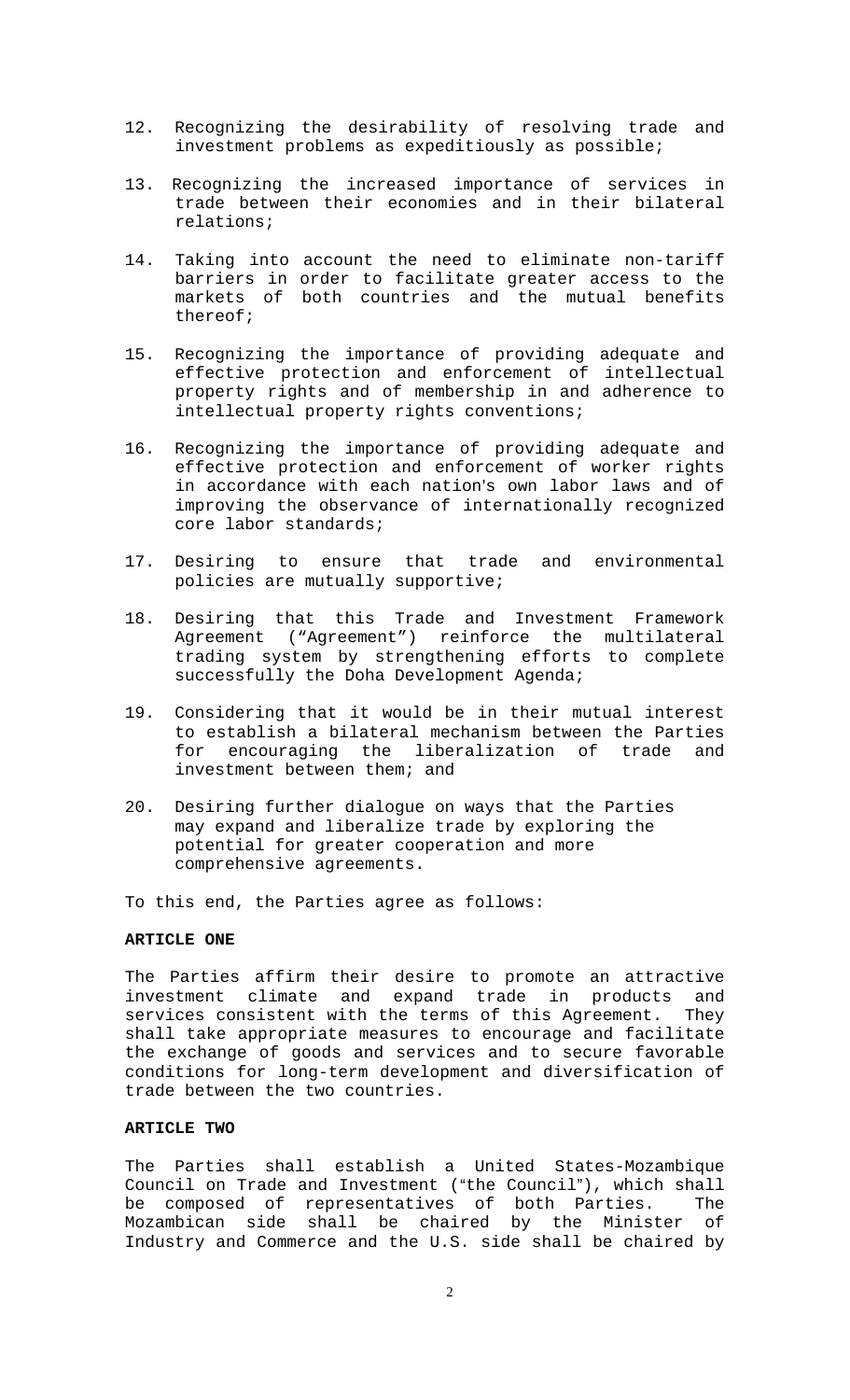the Office of the U.S. Trade Representative ("USTR")[they are welcome to change theirs, but we don't commit the USTR the person]. Both Parties may be assisted by officials of other government entities as circumstances require. The Council shall meet at such times and in such places as<br>agreed by the Parties. The Parties shall endeavor to meet The Parties shall endeavor to meet no less than once every two years.

### **ARTICLE THREE**

The objectives of the Council are as follows:

- 1. To monitor trade and investment relations, to identify opportunities for expanding trade and investment, and to identify issues relevant to trade or investment, such as intellectual property rights, labor or environmental issues, that may be appropriate for negotiation in an appropriate forum.
- 2. To hold consultations on specific trade matters, and those investment matters not arising under the Bilateral Investment Treaty, of interest to the Parties.
- 3. To identify and work toward the removal of impediments to trade and investment.
- 4. To seek the advice of the private sector and civil society, where appropriate, in their respective countries on matters related to the work of the Council.

### **ARTICLE FOUR**

Either Party may raise for consultation any trade matter, or investment issue not arising under the Bilateral Investment Agreement, between the Parties. Requests for consultation shall be accompanied by a written explanation of the subject to be discussed and consultations shall be held within 30 days of the request, unless the requesting Party agrees to a later date. Each Party shall endeavor to provide for an opportunity for consultations before taking actions that could adversely affect trade or investment interests of the other Party.

# **ARTICLE FIVE**

This Agreement shall be without prejudice to the domestic law of either Party or the rights and obligations of either Party under any other agreement to which it is a party.

#### **ARTICLE SIX**

This Agreement shall enter into force on the date of its signature by both Parties.

#### **ARTICLE SEVEN**

This Agreement shall remain in force unless terminated by mutual consent of the Parties or by either Party upon six months written notice to the other Party.